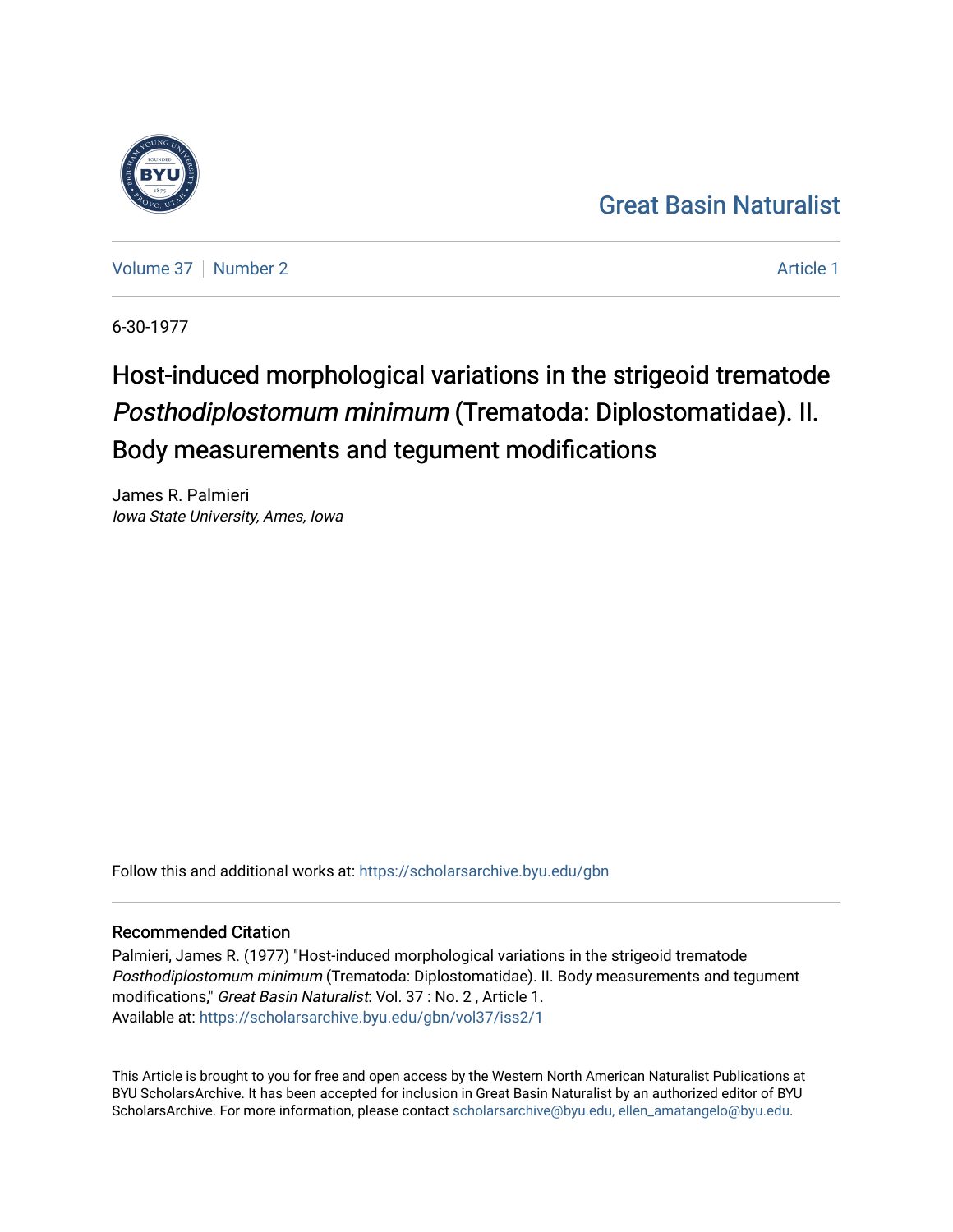# The Great Basin Naturalist Published at Provo, Utah, by

Brigham Young University

#### $\sqrt{5}$  Volume 37  $\sqrt{5}$  and  $\sqrt{5}$  and  $\sqrt{5}$  and  $\sqrt{5}$  and  $\sqrt{5}$  and  $\sqrt{5}$  and  $\sqrt{5}$  and  $\sqrt{5}$  and  $\sqrt{5}$  and  $\sqrt{5}$  and  $\sqrt{5}$  and  $\sqrt{5}$  and  $\sqrt{5}$  and  $\sqrt{5}$  and  $\sqrt{5}$  and  $\sqrt{5}$  and  $\sqrt{5}$  and

#### HOST-INDUCED MORPHOLOGICAL VARIATIONS IN THE STRIGEOID TREMATODE POSTHODIPLOSTOMUM MINIMUM (TREMATODA: DIPLOSTOMATIDAE). II. BODY MEASUREMENTS AND TEGUMENT MODIFICATIONS

#### James R. Palmieri'

Abstract.— Extensive feeding experiments were undertaken to determine if physiological host specificity was a major characteristic of Posthodiplostomum minimum. This involved the feeding of experimentally infected sunfish livers containing metacercariae of P. minimum to amphibian, reptilian, avian and mammalian hosts. Host-induced morphological variations of adult P. minimum were shown to be associated with the genus and class of host employed as well as with the inherent variability of P. minimum exclusive of host factors. Morphological characters such as body size and shape and tegumental surface and spines are indicated as undergoing morphological variation. Of all the experimental definitive hosts used, avian and mammalian are the most suitable for normal development of P. minimum. Amphibian and reptilian hosts demonstrate marked variation in the adult worm devel opment usually manifested by pronounced size decrease.

Posthodiplostomum minimum (MacCallum, 1921) is a strigeoid trematode of the family Diplostomatidae Poirier, 1886. Adults of this species (Fig. 30) parasitize the intestine of piscivorous birds and the metacercarial stage is found in various fresh water fishes.

Two subspecies of P. minimum have been reported, based upon the ability of cer cariae to penetrate and develop either in centrarchid or cyprinid fish hosts (Hoffman, 1958). The subspecies used in this in vestigation is the centrarchid strain (Pal mieri 1975).

Since Stunkard's report on intraspecific variation in 1957, several more recent ex perimental studies have shown that size, shape, and position of various organs and structures in helminths may be considerably modified by the host. For many years, in vestigators such as Dubois (1944, 1955,

1968, and 1970) have delineated species of strigeoids largely on the basis of host specificity. Recently, however, several in vestigators have shown that parasites can indeed develop within hosts that normally would be ecologically isolated from in volvement in the normal life cycle of the parasite (Blankespoor 1971, Campbell 1972, Palmieri 1973, Ulmer 1961, Watertor 1967).

The lakes region of northwestern Iowa is an area rich in conditions requisite for the production of both snail and fish inter mediate hosts of Posthodiplostomum min imum. This area also serves as both a feeding and nesting area for piscivorous avian hosts needed in maintaining the life cycle of P. minimum.

Experimental infections of a variety of amphibian, reptilian, avian, and mammalian hosts with experimentally developed metacercariae of P. minimum were carried out

<sup>&#</sup>x27;Department of Zoology, Iowa State University, Ames, Iowa 50010. Present address. Institute for Medical Research, Pahang Road, Kuala Lumpur, 12- 14-Malaysia. UCICMR.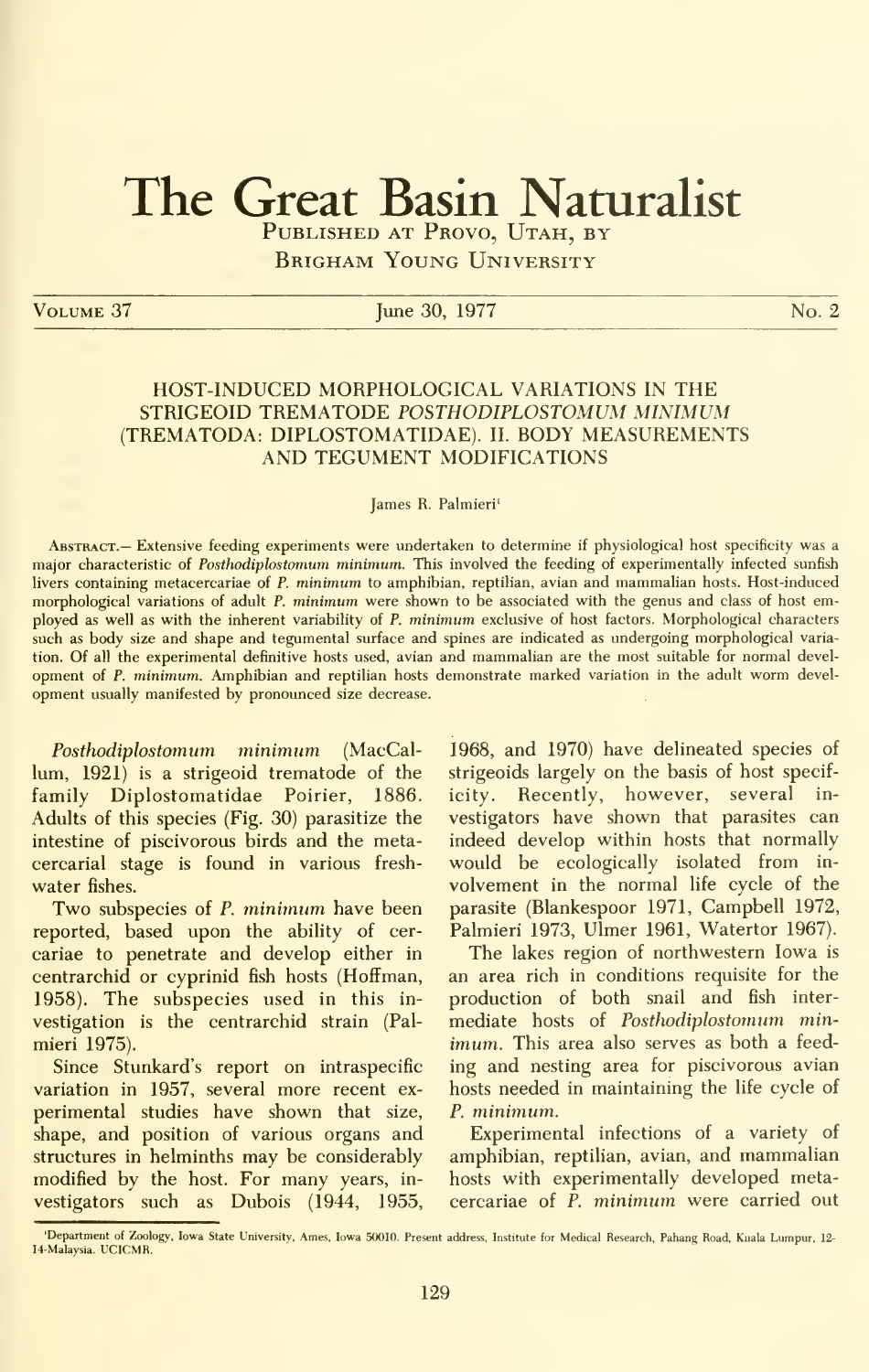from 1971 to 1974 at Iowa State University and the Iowa Lakeside Laboratory. Adult P. minimum recovered from these ecologically abnormal hosts were examined for host-in duced morphological variation.

#### Materials and Methods

Three eggs of Posthodiplostomum min imum, obtained from <sup>a</sup> single gravid worm from an experimentally infected chicken 48 hours postexposure, were placed in an embryological watch glass with filtered lake water. Hatching of the miracidia occurred 20 to 21 days later.

A single miracidium was exposed to <sup>a</sup> laboratory-reared Physa gyrina and pentration was observed. This snail was isolated in a one-gallon aquarium and maintained in the laboratory until shedding of cercariae took place (48 days postpenetration). Twice daily for 10 days, contents (shed cercariae) of the one-gallon aquarium were poured into an aquarium containing parasite-free, laboratory-maintained sunfish. Once infected, sunfish were then maintained at room temperature for 45 days. These sunfish livers served as the source of metacercariae for subsequent experimental feedings to definitive hosts.

All definitive hosts which had been ex posed to laboratory-developed metacercariae were autopsied from 49 to 96 hours postinfection. Adult worms so obtained were washed in the appropriate Ringer's so lution and were prepared for light micro scopy or scanning electron microscopy.

Microscopy.-Specimens to be examined by scanning electron microscopy were fixed in a modified Parducz (1967) fixative (6.0 ml of 2 percent  $O_sO_4$  and 1.0 ml of saturated mercuric chloride) for one minute at 0 C. All specimens were then washed in distilled water three times at 15-minute intervals. Entire specimens were rapidly dehydrated in ethanol using critical point drying tech niques as described by Hearle, Sparrow, and Cross (1972), Cohen and Shaykh (1973), Polliack, Lampen, and de Harven (1973), and Lewis and Nemanic (1973).

Dried specimens were then affixed by electrically conductive aluminum paint to cleaned brass plates and secondarily affixed to brass specimen holders. Specimens were initially coated with carbon and were sub sequently given a double coat of gold-palla dium. All specimen coating was done with the aid of an Edwards vacuum evaporator. Coated specimens were viewed and photographed on a Jeolco JSM-Sl scanning elec tron microscope at an accelerating voltage of 10 KV. All micrographs were recorded on Kodak Ektapan 4162 negative film and developed in a mixture of six parts Kodak D-76 and one part Kodak D-19 for max imum resolution and negative contrast.

Experimental Infections.-Definitive hosts were force-fed sunfish livers experimentally infected with over 100 metacercariae of P. minimum. Once fed, all hosts were maintained in appropriate cages or aquaria and fed only water. After a suitable devel opmental period of 49 to 96 hours, these hosts (Table 1) were examined for the pres ence of P. minimum adults, using standard routine laboratory methods. Details of all hosts exposed to cercariae and those fed metacercariae of P. minimum have been re ported by Palmieri (1976).

#### Results and Discussion

Body Measurements.—Five variables and relationships were analyzed for the body measurements of P. minimum (Table 1). These include (1) body length (BL) (from the anterior margin of the forebody to the posterior of the hindbody, exclusive of the extended bursa, when present); (2) body width (BW) (at the widest portion of the forebody); (3) distance from the anterior

Table 1. Total number of vertebrate hosts exposed to fish hvers experimentally infected with metacercariae of P. minimum.

| Class        |    | Positive Negative Species | No. | Total<br>No.<br>Hosts |
|--------------|----|---------------------------|-----|-----------------------|
| Amphibians   | 17 | $\overline{4}$            | 4   | 21                    |
| Reptiles     | 8  | $\overline{2}$            | 3   | 10                    |
| <b>Birds</b> | 18 | 9                         | 8   | 27                    |
| Mammals      | 13 | 9                         | 6   | 22                    |
| <b>TOTAL</b> | 56 | 9.4                       | 21  | 80                    |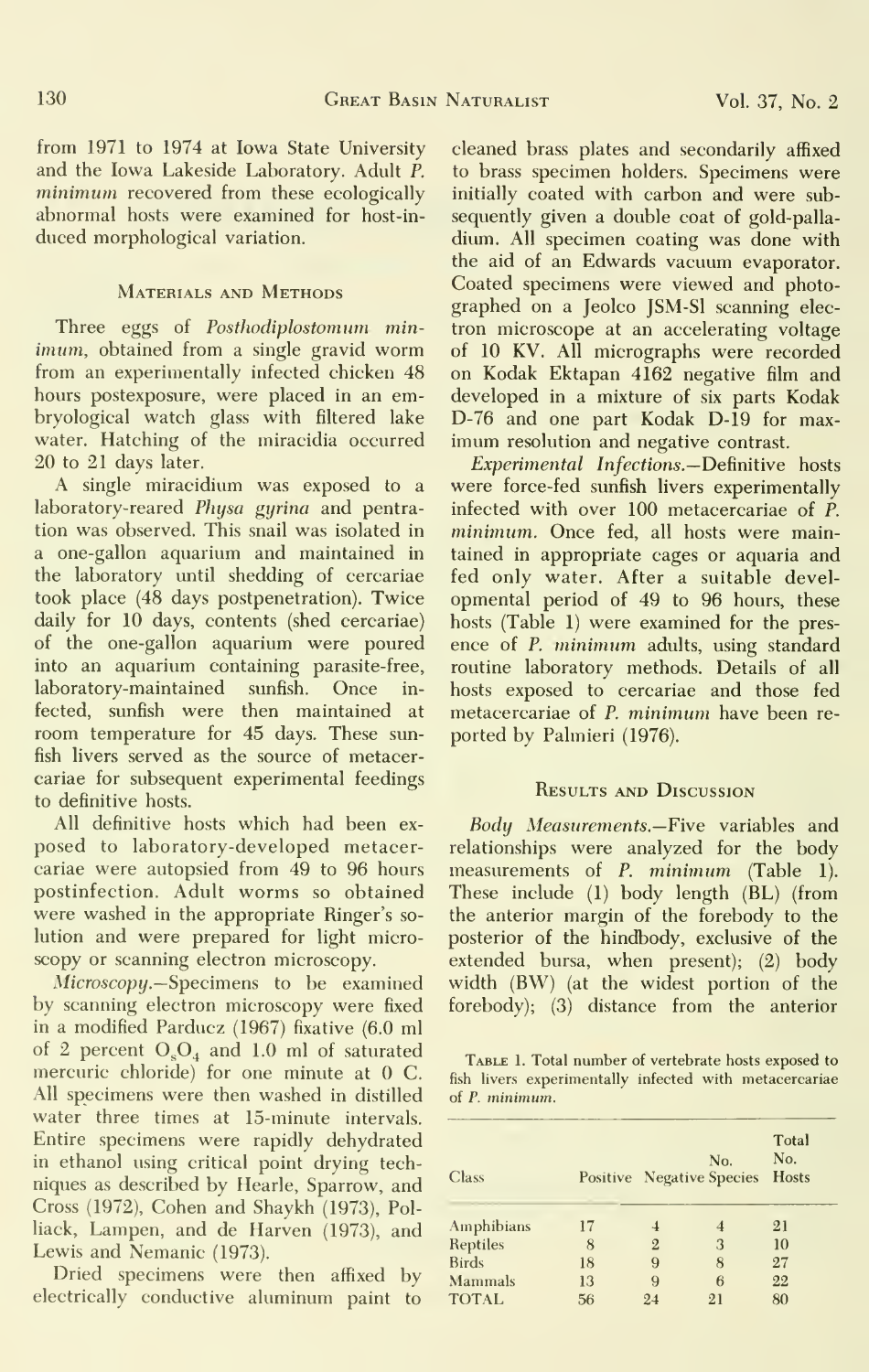margin of the forebody to the anterior margin of the acetabulum  $(DAA)$ ; (4) from the posterior margin of the acetabuhim to the posterior margin of the hindbody (DPP); and (5) the ratio of DAA/DPP. This rela tionship (DAA/DPP) was chosen rather than forebody and hindbody lengths because of the lack of uniformity of a distinct de marcation between these regions in some specimens. It was also decided that using the ratio DAA/DPP would minimize the ef fect of size differences of adults of P. minimum because the position of the acetabulum is relatively constant and serves as a more uniform reference point. A complete tabulation of the above data follows in Table 2.

Body size (length and width) of adult P. minimum is a significant characteristic in identifying the class of definitive host used for experimental development of adult worms. At the class level, both body size and position of demarcation between the forebody and hindbody regions of P. min imum vary significantly. In worms recovered from amphibian and reptilian hosts, very little demarcation can be noted (Figs. 1-3, 9-13). Furthermore, in many worms developed within these poikilothermic hosts, considerable invaginations of the anterior margin of the forebody occur (Figs. 11-12). In many worms the hindbody is not present (Fig. 1-2) or is poorly developed (Fig. 3). In some experimental avian hosts fed metacercariae of P. minimum, however, adult worms appear normal and well developed with a well-demarcated forebody and an elongate, cylindrical hindbody (Figs. 6, 8, 14, 16-19). In the most common definitive host for P. minimum, the great blue heron, worms recovered from this naturally in fected host demonstrate the most characteristic body form (Fig. 19). Those worms re covered from mammalian hosts appear to be more normal in their development than those recovered from amphibian and reptilian hosts but vary somewhat from those re covered from avian hosts in possessing hind bodies whose lengths are reduced in proportion to the forebody (Figs. 4, 5, 7, 15, 17, 18, 20-21).

Tegumental modifications.—Several hostinduced modifications of the tegument were noted during the course of this study. Scanning electron microscopy of the tegu ment of P. minimum specimens recovered from a variety of experimentally fed hosts revealed that tegumental spines underwent morphological modification. Two regions of the adult worm were selected for observa-

Table 2. Body measurements of P. minimum from experimental definitive hosts.'

| Variable               | Mean of Combined Standard | Deviation | Means     |           |       |          |  |
|------------------------|---------------------------|-----------|-----------|-----------|-------|----------|--|
|                        | <b>Host Class</b>         |           | Amphibian | Reptilian | Aves  | Mammalia |  |
| <b>Body Length</b>     |                           |           |           |           |       |          |  |
| (BL)                   | 0.534                     | 0.083     | 0.517     | 0.435     | 0.614 | 0.589    |  |
| <b>Body Width</b>      |                           |           |           |           |       |          |  |
| (BW)                   | 0.273                     | 0.043     | 0.269     | 0.230     | 0.288 | 0.296    |  |
| Distance from          |                           |           |           |           |       |          |  |
| <b>Anterior Margin</b> |                           |           |           |           |       |          |  |
| of Body to Anterior    |                           |           |           |           |       |          |  |
| Margin of Acetabulum   |                           |           |           |           |       |          |  |
| (DAA)                  | 0.188                     | 0.056     | 0.203     | 0.120     | 0.210 | 0.184    |  |
| Distance from          |                           |           |           |           |       |          |  |
| Posterior Margin       |                           |           |           |           |       |          |  |
| of Acetabulum to       |                           |           |           |           |       |          |  |
| Posterior Margin       |                           |           |           |           |       |          |  |
| of Body (DPP)          | 0.260                     | 0.067     | 0.243     | 0.198     | 0.321 | 0.274    |  |
| Ratio of               |                           |           |           |           |       |          |  |
| DAA/DPP                | 0.735                     | 0.238     | 0.867     | 0.554     | 0.664 | 0.634    |  |

'All measurements in mm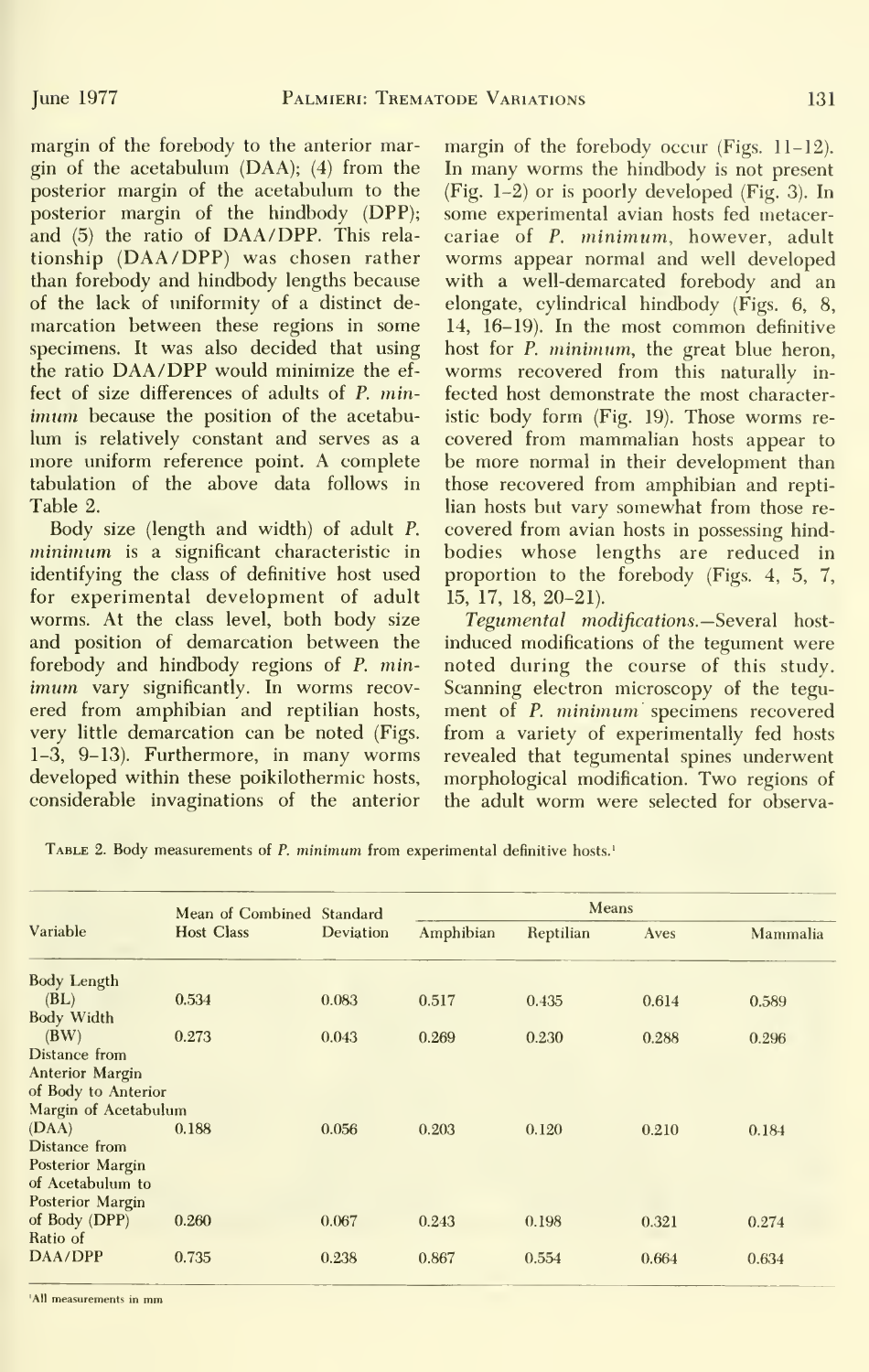

Figs. 1–8. Morphological variation of body shape of adult P. minimum recovered from vertebrate hosts. Note<br>variations in body shape and hindbody demarcation. All specimens 72 hours old (Scale: 1 inch = 120 mm).<br>Hosts are: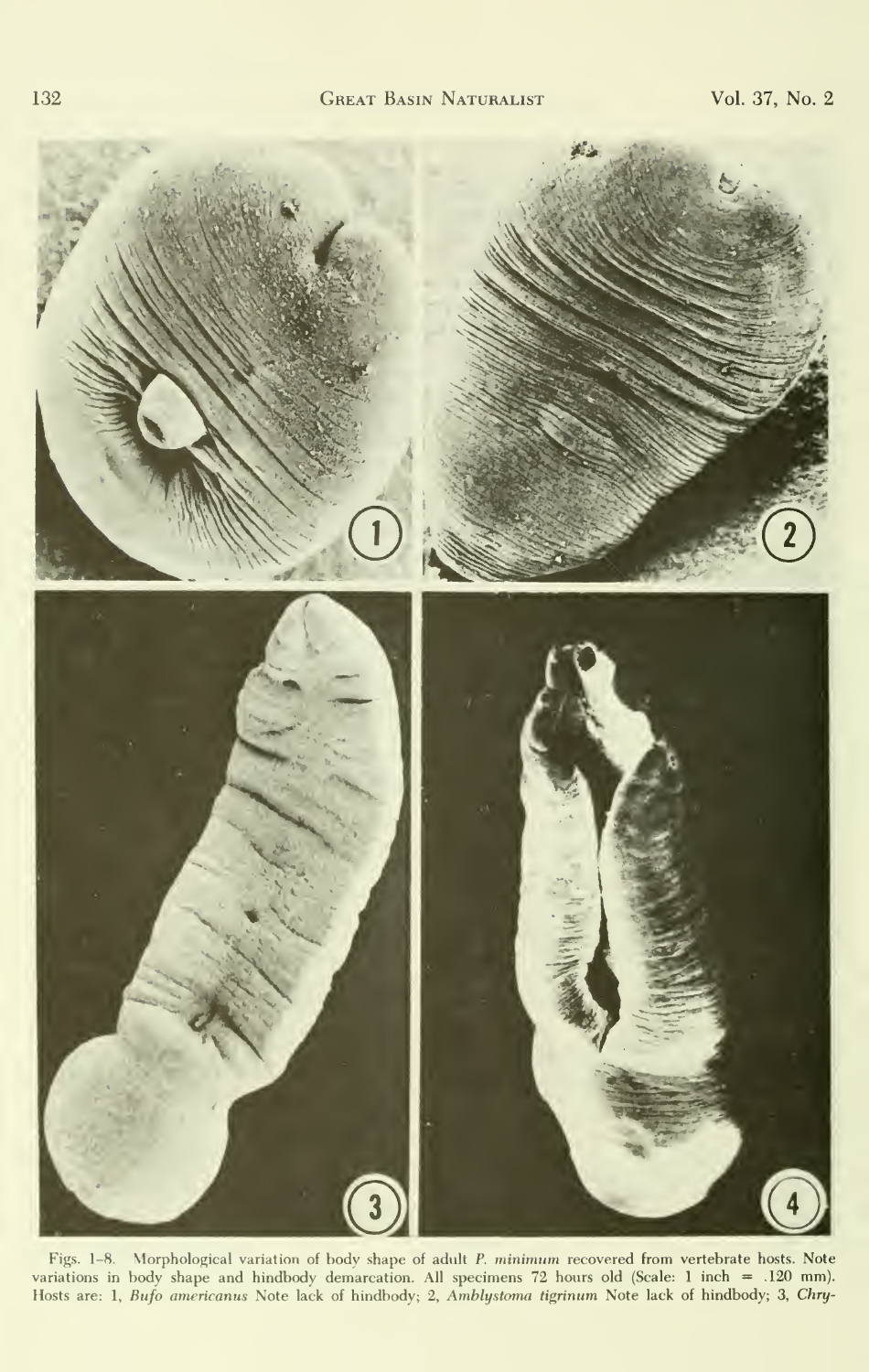

semys picta Note bulblike hindbody and extended; 4, *Didelphis marsupialis* Note slightly reduced forebody; 5,<br>Felis catus Note large forebody; 6, Larus argentatus Note well-developed forebody and hindbody; 7, *Meriones*<br>u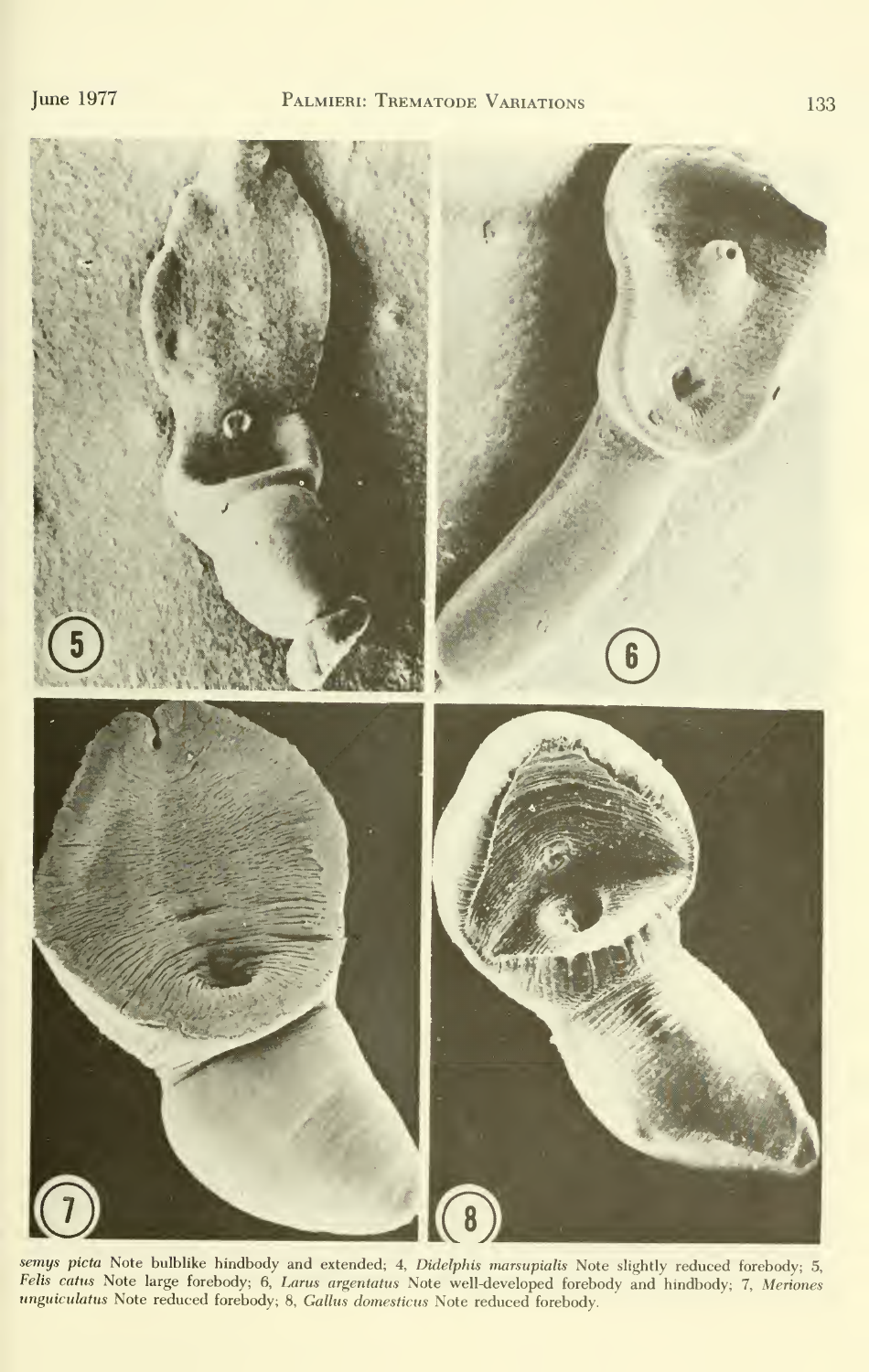

Figs. 9-21. Outline drawings of adult P. minimum from amphibian (Figs. 9-11), reptilian (Figs. 12-13), avian (Figs. 14-16, 19), and mammalian (Figs. 17-18, 20-21). All specimens 72 hours old (Scale: 1 inch =  $0.1 \text{ mm}$ ). Hosts are: 9, Amhystoma tigrinum; 10, Bufo americanus; 11, Rana pipiens; 12, Thamnophis radix, 13, Chrysemys picta; 14, Lartis argentatus; 15, Columha livia; 16, Zenaidura macroura; 17, Meriones unguiculatus; 18, Didelphis marsupialis; 19, Ardea heriodias; 20, Cants familiaris; 21, Felis catus.

Figs. 22-29. Morphological modification of the tegument of P. minimum due to influences of various vertebrate hosts. Figs. 22-25 from an area lateral to and between the acetabulum and holdfast organ. Figs. 26-29 from an area of the dorsal hindbody (Scale:  $X = 30,000$ ). Hosts are: 22, Ambystoma tigrinum (Note the complex nature of the tegumental spines and surrounding tegumental surface); 23, Meriones unguiculatus (Note similarity to Fig. 22 with some loss of complexity of tegumental spines and surface); 24, Chrysemys picta (Note that tegumental spines have been greatly reduced and are joined to the tegument by a netlike or weblike process); 25, Iguana iguana (Note the reduction of tegumental spine serration and surface tegument); 26, Chrysemys picta; 27, Bufo americanus; 28, Rana pipiens; 29, Ambustoma tigrinum.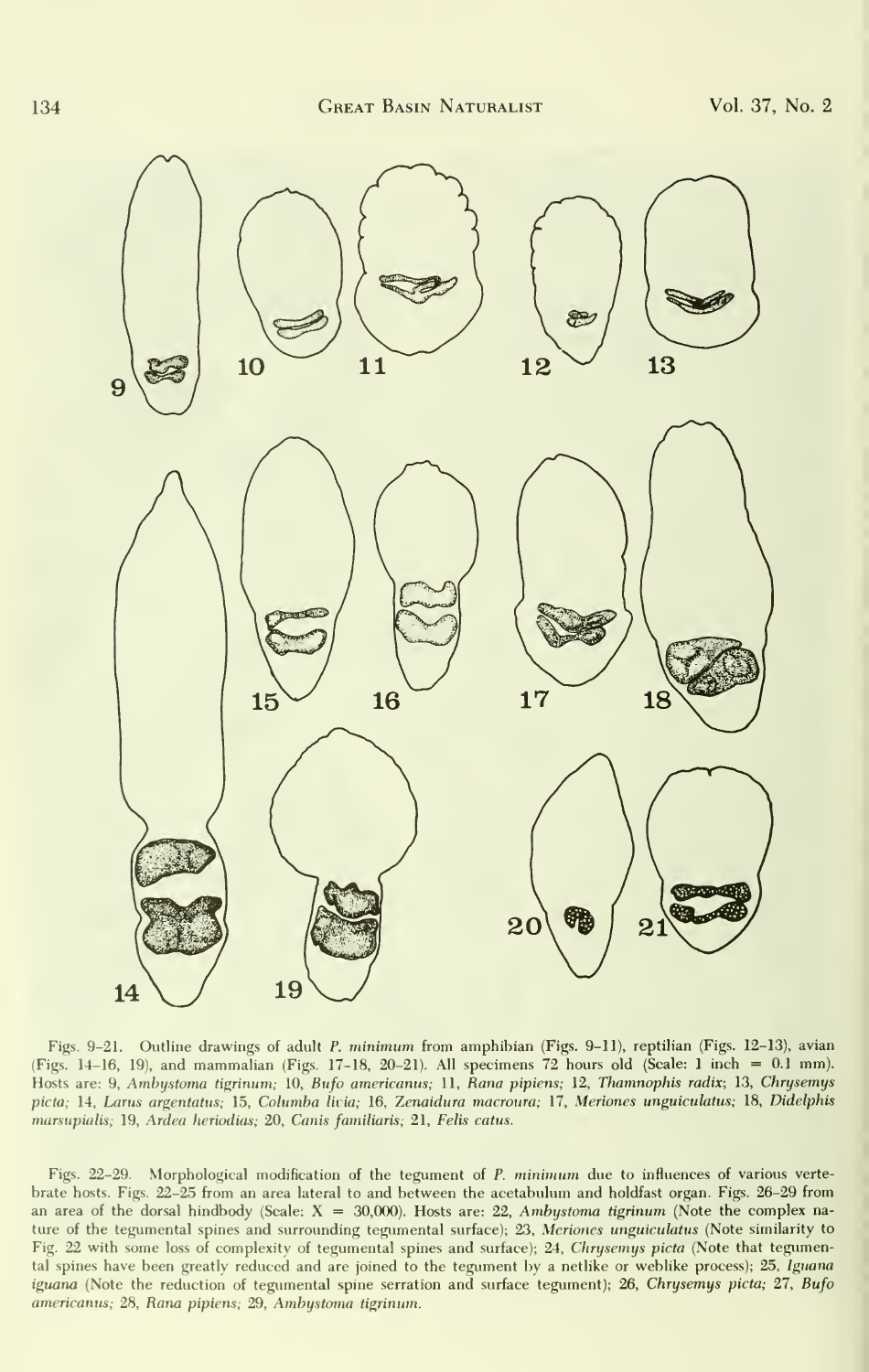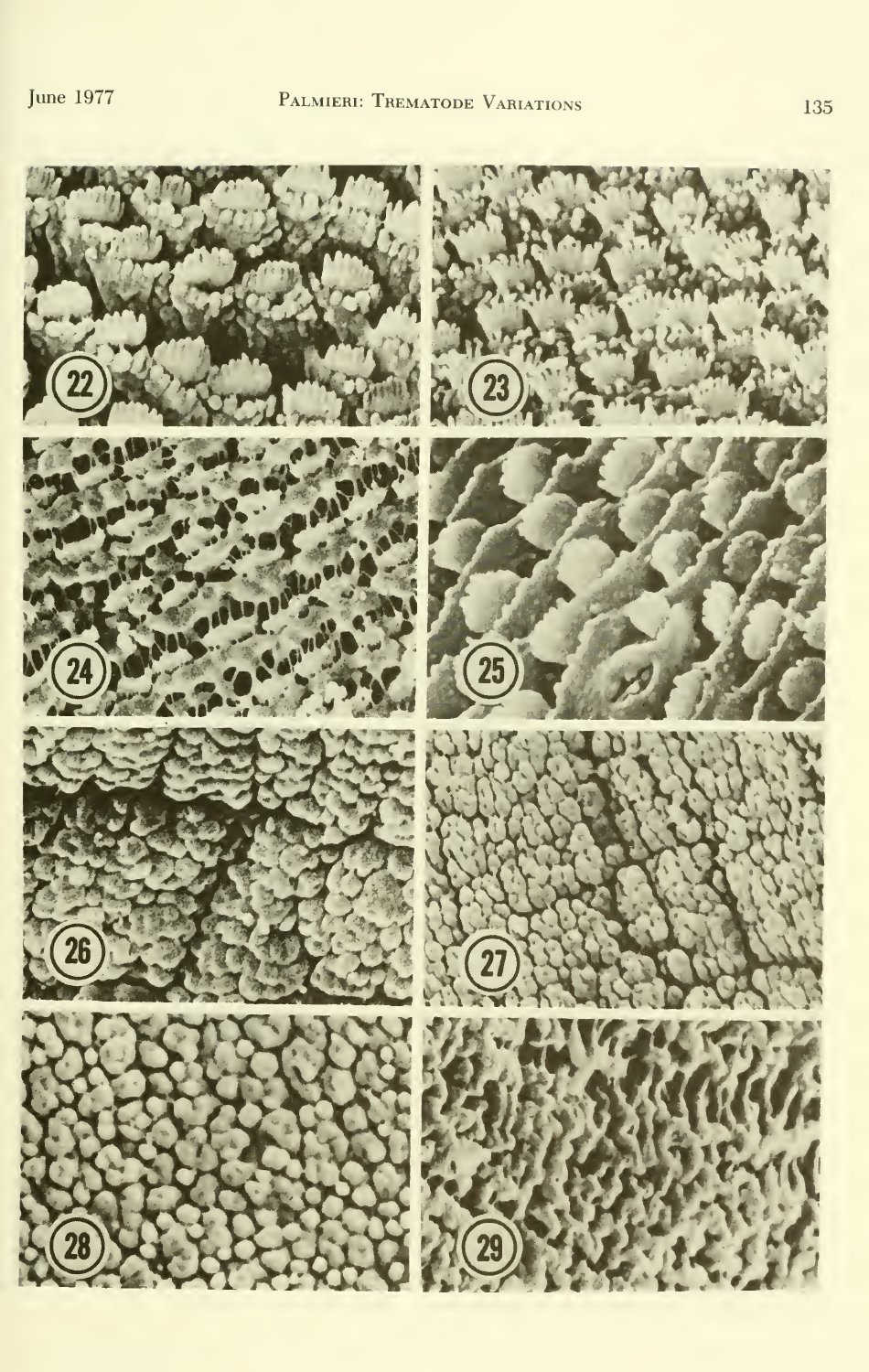tion: (1) an area lateral to and equidistant between the acetabulum and holdfast (Figs. 22-25) and (2) a middorsal area on the hindbody (Figs. 26-29). Although no phylogenetic relationships or trends could be discerned, tegumental spination of the ventral forebody surface was reduced from the normal complex structure (Fig. 22). Normal spines are large with serrated margins and are surrounded by tegument containing many surface modifications (Figs. 22-23). In specimens collected from Chrysemys picta, spines were so reduced that only a netlike or weblike surface area remained. Such greatly reduced spines are connected to one another as well as to the underlying tegu ment by filamentous strands (Fig. 24). Tegumental spines examined from most speci mens recovered from vertebrate hosts were reduced when compared to others which were more highly developed. There is no apparent relationship between the class of host and complexity of tegumental spine structure. A typical example of <sup>a</sup> reduced tegumental spine can be found in Figs. 23 and 25, taken from Iguana iguana and Meriones unguiculatus, respectively.

On the middorsal hindbody of P. min imum, the tegument shows some surface modification ranging from a folded appear ance (Figs. 26 and 27) {Chrysemys picta and Bufo americanus) to one in which bleblike modifications of the tegumental surface pre dominate (Fig. 28) (Rana pipiens). A tegument consisting of irregular ridges (Fig. 29) is also common among worms developed within amphibian hosts. Morphological modification of the tegument and associated surface structures are independent of the class of host used for experimental devel opment of the adult P. minimum.

#### **ACKNOWLEDGMENTS**

The author thanks Dr. Martin J. Ulmer for his time and guidance throughout this research project. Dr. D. Cox and Paul Dubose for data analysis. Dr. Darwin Wittrock for aid in fieldwork and Mr. James Amrine for specimen preparation for S.E.M. Appreciation is also extended to the Iowa State Conservation Commission, and Federal Bu-

reau of Sport Fisheries for animal collection; the Iowa State University Departments of Zoology, Genetics, and Statistical Computations. This study was supported in part by the National Science Foundation Grant



Fig. 30. Diagram of adult P. minimum from the gull (Larus argentatus) depicting major organs undergoing morphological variation: A—acetabulum; E—egg; EO esophagus; F—forebody; G— genital bursa; H—holdfast organ; HB—Hindbody; I— intestinal cecum; O—oral sucker; OV—ovary; P—pharynx; TA—anterior testis; TP—posterior testis; V—vitellaria.